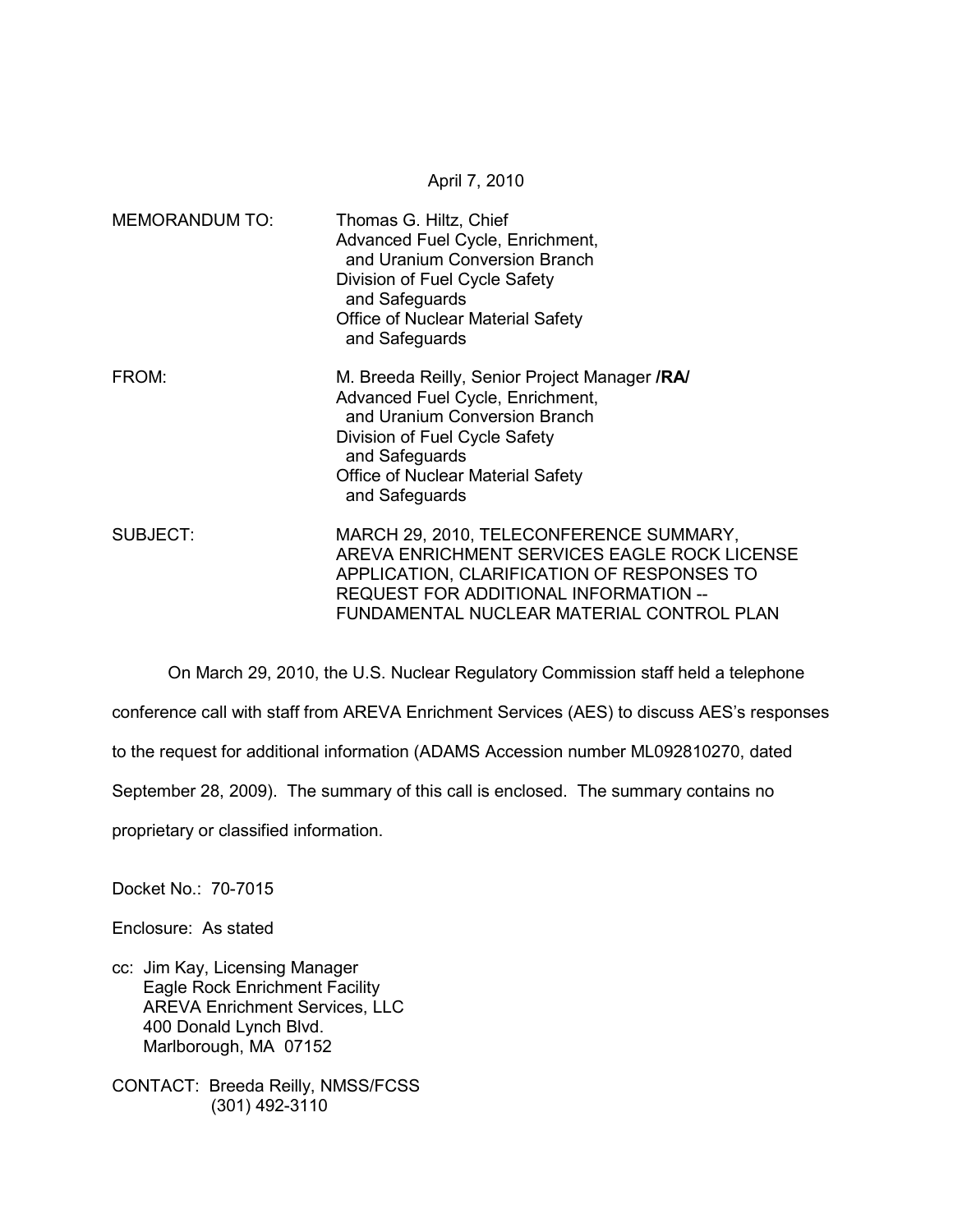| <b>MEMORANDUM TO:</b> | Thomas G. Hiltz, Chief<br>Advanced Fuel Cycle, Enrichment,<br>and Uranium Conversion Branch<br>Division of Fuel Cycle Safety<br>and Safeguards<br>Office of Nuclear Material Safety<br>and Safeguards                               |
|-----------------------|-------------------------------------------------------------------------------------------------------------------------------------------------------------------------------------------------------------------------------------|
| FROM:                 | M. Breeda Reilly, Senior Project Manager /RA/<br>Advanced Fuel Cycle, Enrichment,<br>and Uranium Conversion Branch<br>Division of Fuel Cycle Safety<br>and Safeguards<br><b>Office of Nuclear Material Safety</b><br>and Safeguards |
| SUBJECT:              | MARCH 29, 2010, TELECONFERENCE SUMMARY,<br>AREVA ENRICHMENT SERVICES EAGLE ROCK LICENSE<br>APPLICATION, CLARIFICATION OF RESPONSES TO<br>REQUEST FOR ADDITIONAL INFORMATION --<br>FUNDAMENTAL NUCLEAR MATERIAL CONTROL PLAN         |

On March 29, 2010, the U.S. Nuclear Regulatory Commission staff held a telephone

conference call with staff from AREVA Enrichment Services (AES) to discuss AES's responses

to the request for additional information (ADAMS Accession number ML092810270, dated

September 28, 2009). The summary of this call is enclosed. The summary contains no

proprietary or classified information.

Docket No.: 70-7015

Enclosure: As stated

cc: Jim Kay, Licensing Manager Eagle Rock Enrichment Facility AREVA Enrichment Services, LLC 400 Donald Lynch Blvd. Marlborough, MA 07152

| DISTRIBUTION:  |
|----------------|
| MBailey, FFLD  |
| SLemont, FSME  |
| DMcIntyre, OPA |
| TGody, RII     |
| AFCB r/f       |

MBailey, FFLD CSafford, OGC DDorman, FCSS RVirgilio, FMSE MWeber, NMSS TPham, FCSS TLiu, FCSS

JHenson, RII RTrojanowski, RII<br>DSeymour, RII CTaylor, RII

|  | ML 100880391 |  |
|--|--------------|--|
|--|--------------|--|

| <b>OFFICE</b>        | NMSS/AFCB      | NMSS/AFCB | NMSS/AFCB |  |  |
|----------------------|----------------|-----------|-----------|--|--|
| <b>NAME</b>          | <b>BReilly</b> | _Allen    | THiltz    |  |  |
| <b>DATE</b>          | 4/5/10         | 4/6/10    | 4/07/10   |  |  |
| AFFIAIAL BEAARD AABV |                |           |           |  |  |

**OFFICIAL RECORD COPY**